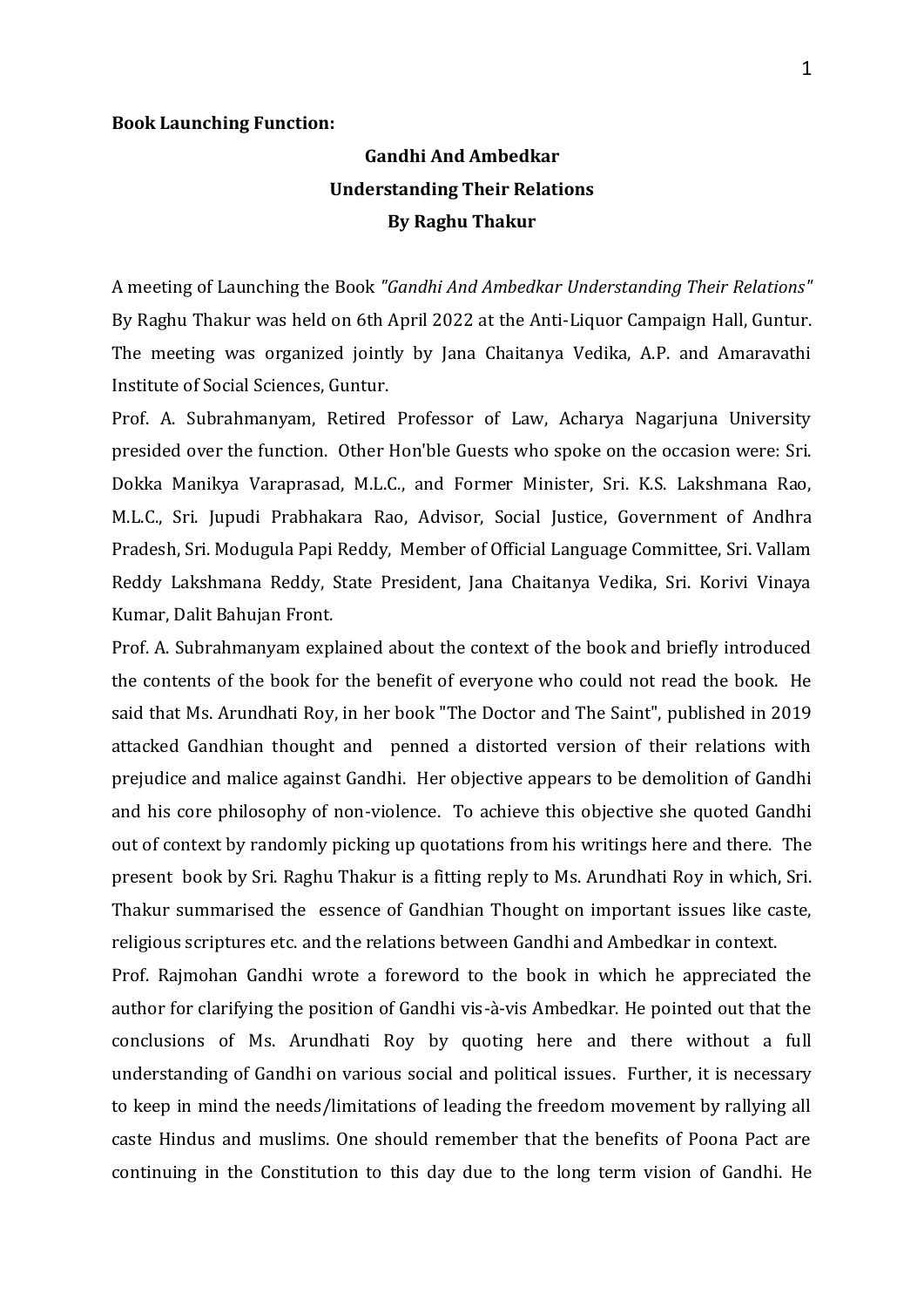appreciated Sri. Raghu Thakur for his comprehensive understanding of Gandhi and his philosophy.

Prof. K.L. Sharma, JNU also wrote another foreword in which he wondered why Ms. Arundhati Roy created a rift between Gandhi and Ambedkar when there is none as a matter of fact. He highlighted that on all occasions, Ambedkar appreciated Gandhi.

Sri. Raghu Thakur gave an outline of the events that prompted him to take up this task of writing a rejoinder to Ms. Arundhati Roy. He shared his deep felt hurt and agony at the incident of removal of the statue of Bapu from the premises of University of Ghana due to the spread of all sorts of canards and misinformation against Gandhi depicting him as anti-black and racist. All this misinformation and false propaganda was at the instance of the book by Ms. Arundhati Roy. Further, he was pained at the apathy of Gandhians, lack of initiative from the Central Government and the then President of India, Sri. Pranab Mukherjee, in correcting the mischievous propaganda and reinstalling the statue. This context of apathy and neglect prompted him to bring out this book to make things clear to all right thinking people.

The book is about 180 pages in all with 8 chapters, appendixes with questions/answers and an afterword by Sri. Ram Bahadur Rai.

A brief outline of the book may be presented as follows:

Instead of quoting Ms. Arundhati Roy and enlarging the size of the book, her allegations are presented succinctly and they are clarified sharply.

The accusations against Gandhi are:

• Gandhi accepts *varna dharma* and caste, as such he is anti-dalit.

• He opposed Ambedkar in Round Table Conference and special electorates for dalits, as such he is anti-dalit.

Gandhi believes in Hindu scriptures which are the foundation for caste system and untouchability, hence he is anti-dalit.

Having formulated the essential points of Arundhati Roy's book, Raghu Thakur clarified how each one of her conclusions was wrong.

Gandhi who adored nature and a self-sustained village without outside interference felt *varna* system would serve the needs of such self-sustained village structure. But he very clearly insisted that *varna* is to be decided by merit and not by birth. He condemned all practices of untouchability as inhuman and as a sin. For Gandhi, a *bhangi* deserves equal respect with a Brahmin. In fact, Gandhi did the work of manual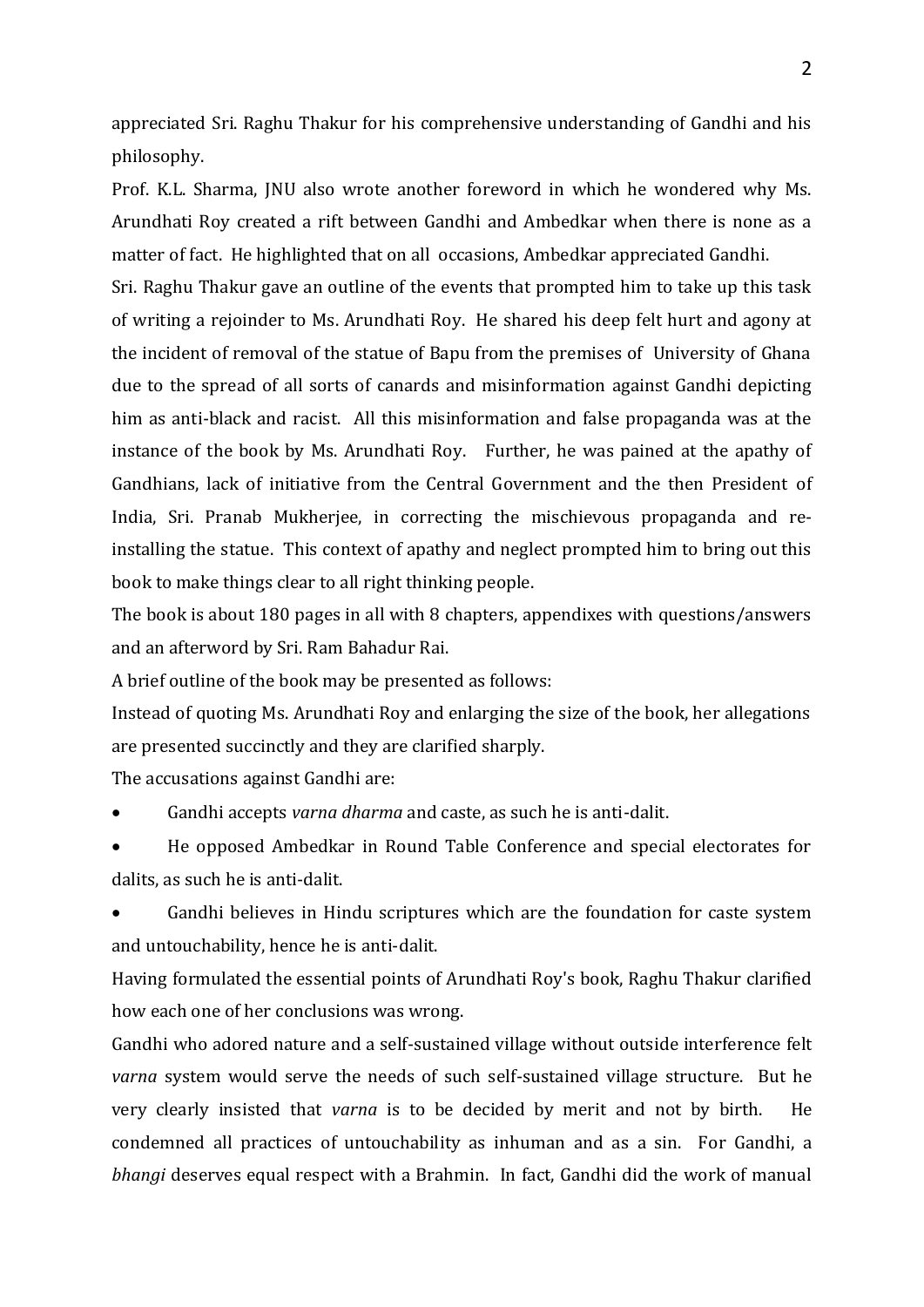scavenging work himself and forced Kasturba to do the same. Gandhi said, he would like to be born as a *bhangi* in his next life. Ambedkar also only pointed out the incorrect understanding of Gandhi but never doubted his intentions. Ambedkar observed:

*"The real causes of Mahatma's fallacy are two resources from which these can be ascertained. The first is the nature of the Mahatma. For everything he has a child like simplicity and childlike self-deceiving nature too. Like a child he believes in anything he wants. It seems like we should wait for him to leave believing in varna the same way he left believing in caste."* 

Baba Saheb's prediction proved correct and Gandhi left his ideas on varna also. In 1925 at the meeting of the out caste people when no one was coming forward, Ambedkar hailed the support of Mahatma and in 1927 at the Satyagraha council, Mahatma's portrait was put up at the initiative of Ambedkar. Gandhi continually changed his ideas and in course of time he condemned both varna and caste. He sat on 21 day fast against untouchability and demanded strongest penal legislation to punish practice of untouchability. By 1940s Gandhi blessed only inter-caste marriages. He called upon the girls to marry only harijans. There were dalits in his ashram along with others and when Kasturba was a bit hesitant to have untouchables in the ashram, Gandhi bluntly told her that she may leave the ashram if she feels uncomfortable, but not the untouchable girl. Later Gandhi got married that girl with his near relative. When Ambedkar launched mass conversions and the upper castes were grudging, Gandhi said that it is all due to the inhuman treatment of them and they should atone their sins. It was Gandhi who vetoed all dissenting voices and paved the way for Ambedkar to become Chairman of Drafting Committee.

When the book '*Annihilation of Caste*' by Ambedkar was released, Gandhi appreciated the views expressed in that book so much that he suggested the book to be priced at 2 Annas instead of 12 Annas which was its price.

On the question of separate electorates also Gandhi's opposition was due to the fear of continuous violence in the villages that will ensue if separate electorates are given for the scheduled castes. Unlike Sikhs and Muslims, the untouchable castes are not organized. As on that day they are less articulate and are divided among themselves. Separate electorates would only lead to clashes among themselves and between them and upper castes. The idea of separate electorates is the idea of British raj to divide the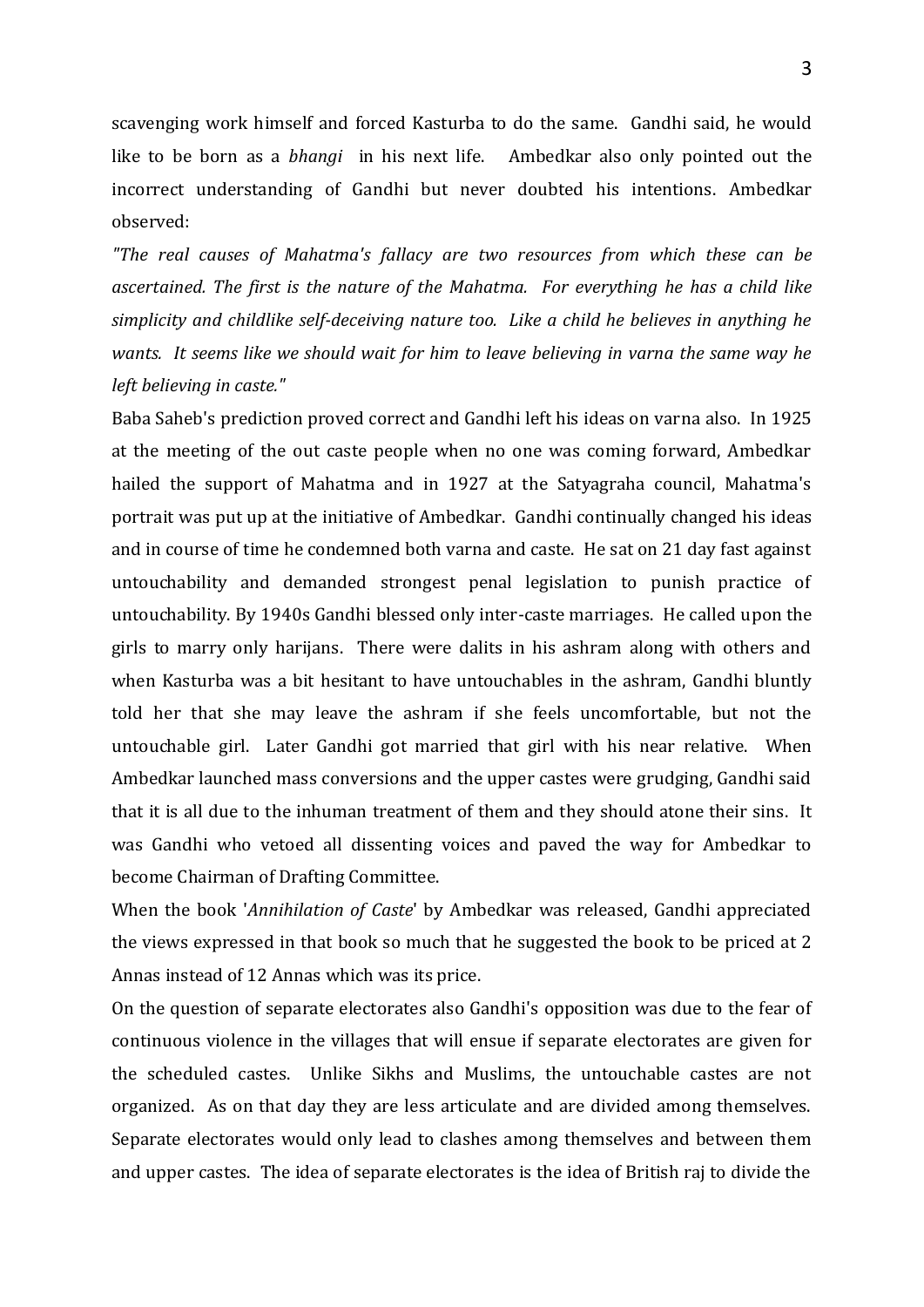society on caste lines as they did so on religious lines. Poona Pact provided a stable and better alternative to separate electorates. Ambedkar expressed satisfaction at the Poona Pact in 1932. At the Hindu Conference held in Bombay on September 25, 1932, Ambedkar said:

*I believe that if I say that it is not superfluous that over the last few days the way I am enmeshed in the religious dilemma, no other person would have been in a similar situation -----I had to choose one of two things. On one side there was a problem of saving the life of India's greatest man. On the other end there was this question of protecting the interests and welfare of the class according to my meagre capacity which I have been trying , since the days of the Round Table Conference. I am pleased to say that with everyone's cooperation such a solution has been found that Mahatma Gandhi's life was saved and the future interests and welfare of the 'Dalit-class' were also protected. I understand that in all this case much of the credit for the solution goes to Mahatma Gandhi himself. I must admit that I, to my surprise, when I met him I found that we both had so many things in common as beliefs.*

*I am grateful to Mahatma Gandhi for extricating me from a very delicate situation. I only regre---'why didn't Mahatmaji take the same stand during the Round Table Conference?' Had he treated my poit of view with such magnanimity at that time, he would not have gone through this crisis. Whatever it is, all these things are of the past. I am glad that I am present today to support this motion'*

Poona Pact thus paved way for representation of dalits in the system, Gandhi also was appreciative of Ambedkar and commented on the views of Ambedkar:

*Ambedkar could have stuck to his point of view to punish Hindus for their sins over the centuries. Had he done this, I would not have complained to him and my death would have been a small price against the atrocities committed by Hindus on countless generation of Dalits. But he adopted an attitude of generosity and followed forgiveness, the provision of which exists in all religions. I hope that all the upper caste Hindus will prove themselves worthy of this pardon and compromise, will follow the pact verbatim and in a spirit with their implied interests"*

On the question of Gandhi's belief in religion and religious scriptures also, Arundati Roy's observations were prejudiced and not based on serious study of Gandhi and his practice. Gandhi was never a Hindu fanatic. He only approved religion to the extent it is useful, particularly in the interests of freedom movement. Gandhi had the larger goal of